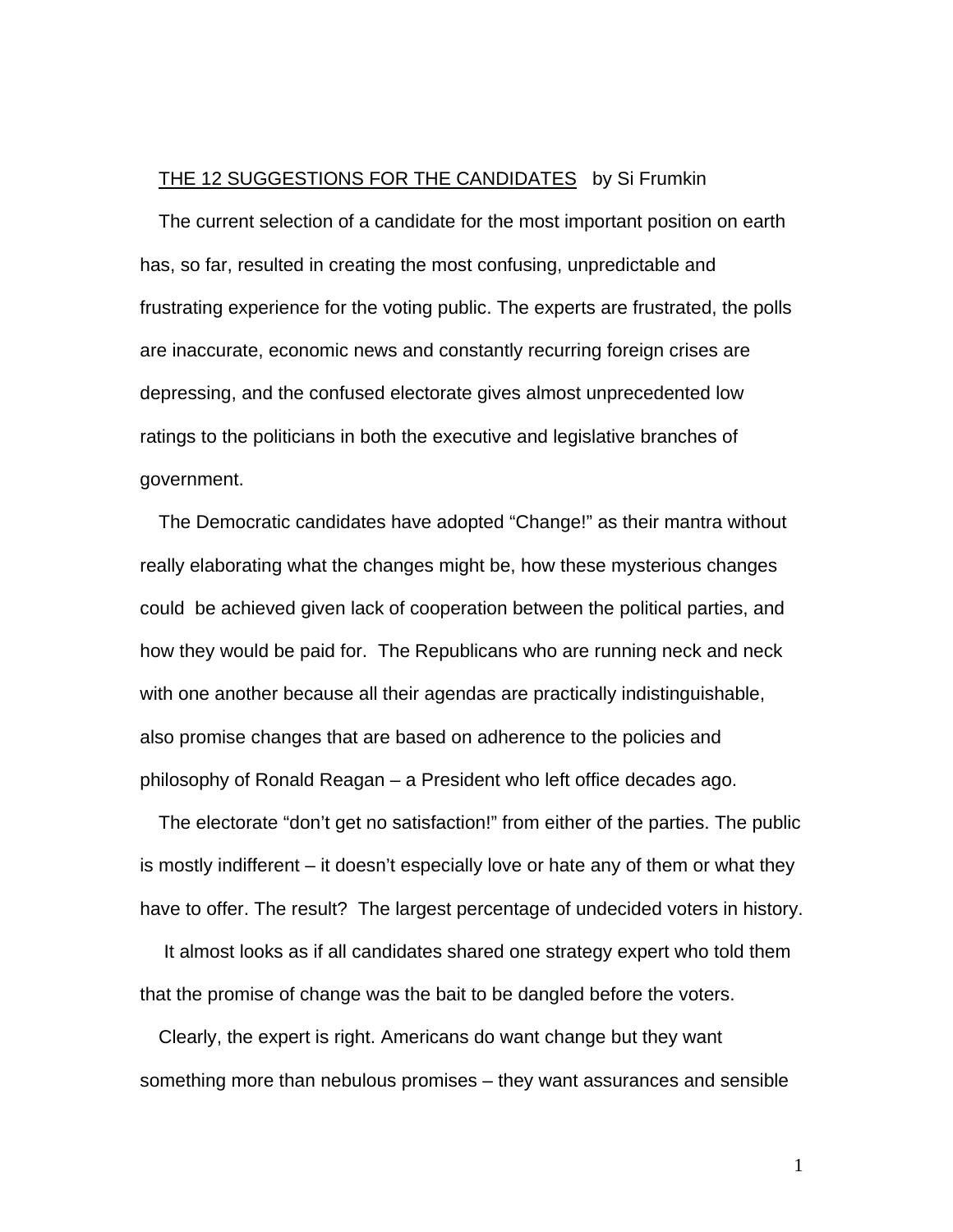discussion of reasonable goals on matters that are supported by overwhelming majorities. There are no secrets involved here – polls have shown that an overwhelming majority of Americans from both parties support specific policies that are practically never mentioned by current candidates. Because of this support, these policies would have an excellent chance of bi-partisan acceptance in Washington. A candidate adopting them as a program in the name of national reconciliation, bi-partisan cooperation and just common sense would probably win the White House.

A number of these suggestions come from Newt Gingrich, the brilliant politician, historian and philosopher who, unfortunately, is held in low esteem by our media. Others come from a variety of other sources. Here they are, in no particular order:

- Initiate a policy to rapidly build and expand nuclear power production to reduce our dependency on imported oil. Nuclear power is clean, safe and inexpensive. The problem of used fuel storage has been solved in countries like France, Japan and others; we can use their methodology. It takes 10-12 years to construct and certify a nuclear plant. This time must be reduced but, in any case, we have to start now!
- Rush the construction of additional oil refineries. Our refineries are old and subject to stoppages. We do not have enough of them to efficiently process what we need and are plagued by constant price increases.

2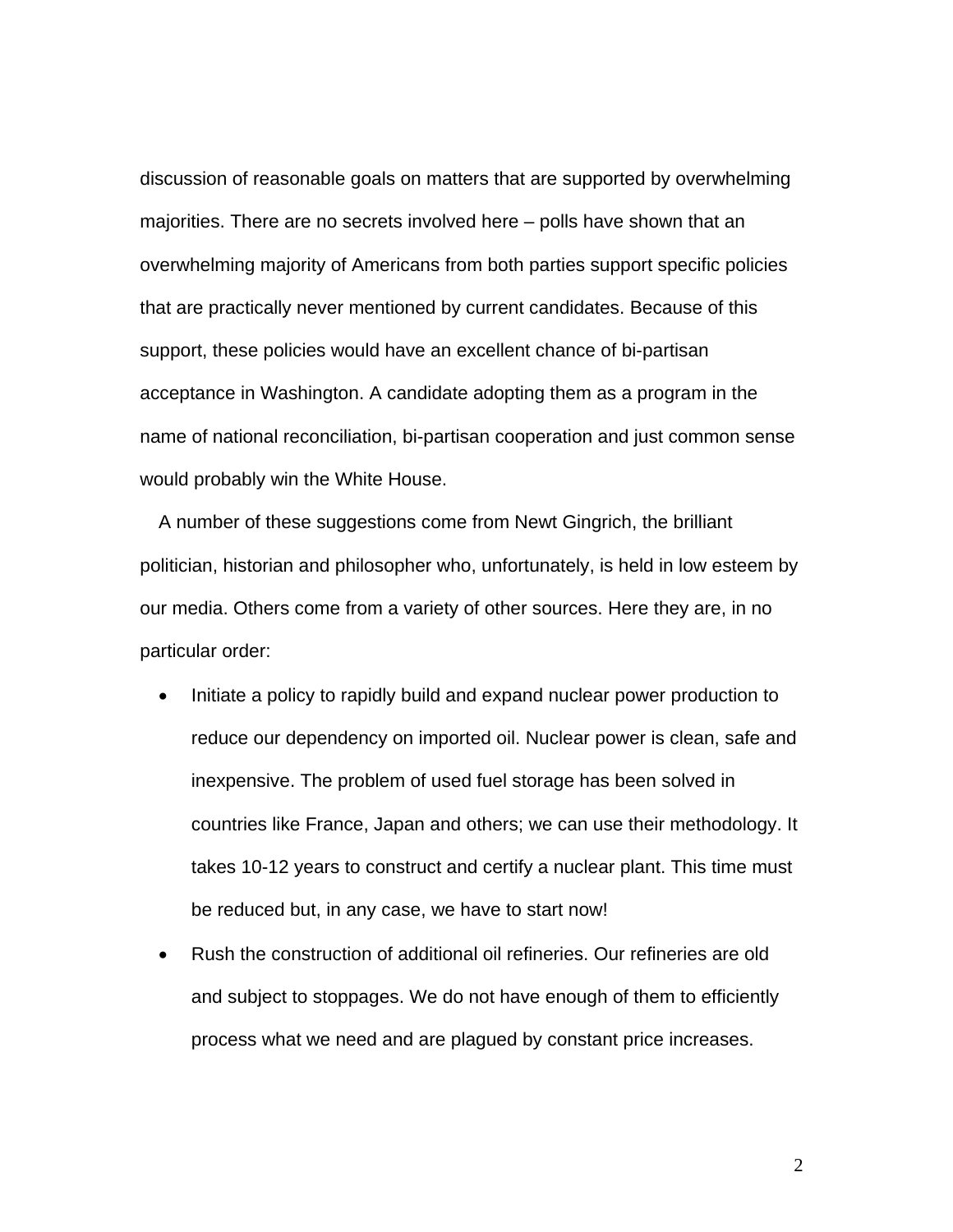- Offer a prize of \$1 billion or more for the creation, construction and marketing of a feasible car or truck that can deliver 100 miles per gallon.
- Give a tax deduction and a bonus for conversion of homes to be more energy efficient.
- Declare English to be our official language. Discontinue dual language policies for immigrants and others. Introduce more foreign language classes in schools for those who want to learn another language.
- Stop *begging* Saudi Arabia and other Arab nations to reduce the price of oil. *Force* them to reduce it to \$50 per barrel. Use sanctions, diplomacy and whatever else is needed – including the passage of tankers through the Persian Gulf - to stop the flow of billions to countries that use the money to incite anti-American hatred worldwide.
- Introduce a system of school vouchers that would provide scholarships for children at schools chosen by parents. This program would mimic the immensely successful GI Bill that provided free college education to American GIs after World War II. It would create competition between schools for the scholarship money by producing educated students.
- Work with Europe on a program to recruit workers in Latin America for work in Europe. This would provide an immigrant population that shares religion, background, and similar cultural and language skills with the host countries, unlike the currently, mostly Muslim, immigrants. It would also drastically reduce the pressure on our borders.